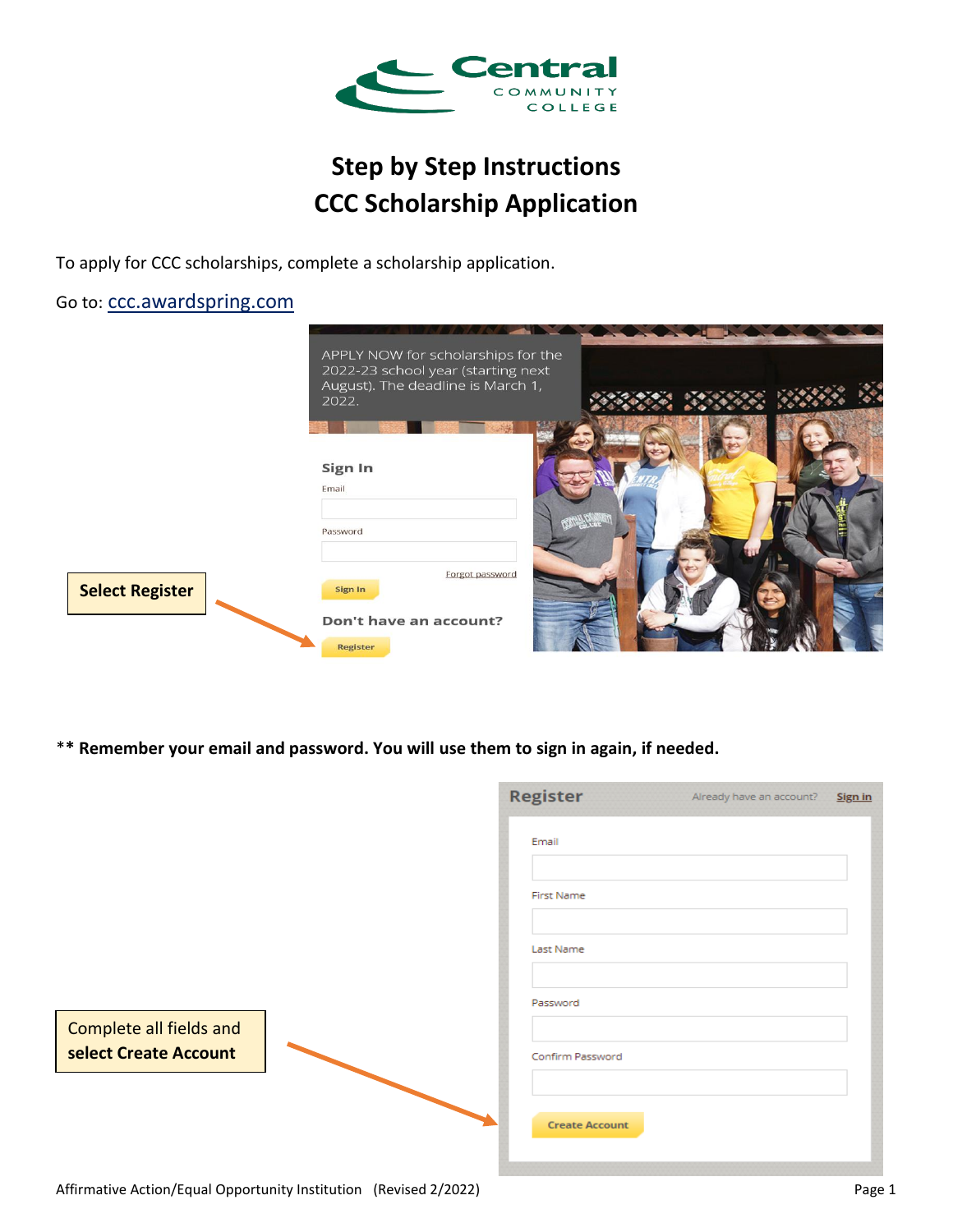

#### **Scholarship Application Tips:**



Affirmative Action/Equal Opportunity Institution (Revised 2/2022) **Page 2** and the state of the state of the state of the state of the state of the state of the state of the state of the state of the state of the state of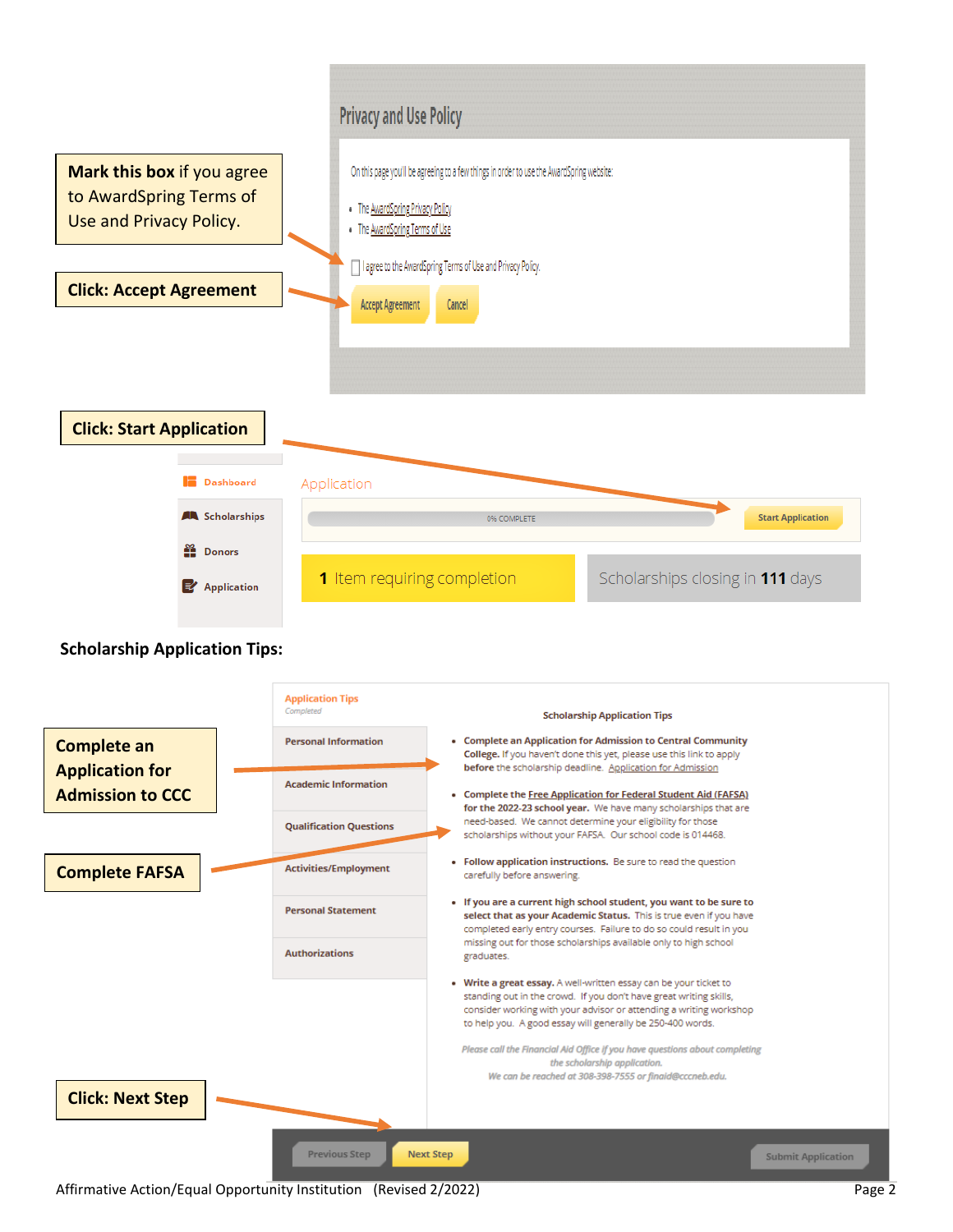## **Read each question carefully before answering.**

| <b>Personal Information</b><br><b>Academic Information</b><br>Date of Birth<br>箘<br>(mm/dd/yyyy)<br><b>Qualification Questions</b><br>Address 1<br>Activities/Employment<br><b>Personal Statement</b><br>Address 2 (Optional)<br><b>Authorizations</b><br>What is your citizenship status? (PLEASE SELECT ONE ONLY.)<br>I am an American citizen<br>I am a legal resident<br>I am DACA eligible<br>None of the above<br>County<br>Select an answer<br>City<br>Zip Code<br>Phone Number<br>Country<br>Q<br>Select an answer<br>Gender<br>$\bigcirc$ Female<br>$\bigcirc$ Male<br>Do you have a parent or spouse currently employed full time at Central<br>Community College?<br>$\bigcirc$ Yes<br>$\bigcirc$ No | <b>Application Tips</b><br>Completed | Last four digits of your social security number. (Optional) |
|-----------------------------------------------------------------------------------------------------------------------------------------------------------------------------------------------------------------------------------------------------------------------------------------------------------------------------------------------------------------------------------------------------------------------------------------------------------------------------------------------------------------------------------------------------------------------------------------------------------------------------------------------------------------------------------------------------------------|--------------------------------------|-------------------------------------------------------------|
|                                                                                                                                                                                                                                                                                                                                                                                                                                                                                                                                                                                                                                                                                                                 |                                      |                                                             |
|                                                                                                                                                                                                                                                                                                                                                                                                                                                                                                                                                                                                                                                                                                                 |                                      |                                                             |
|                                                                                                                                                                                                                                                                                                                                                                                                                                                                                                                                                                                                                                                                                                                 |                                      |                                                             |
|                                                                                                                                                                                                                                                                                                                                                                                                                                                                                                                                                                                                                                                                                                                 |                                      |                                                             |
|                                                                                                                                                                                                                                                                                                                                                                                                                                                                                                                                                                                                                                                                                                                 |                                      |                                                             |
|                                                                                                                                                                                                                                                                                                                                                                                                                                                                                                                                                                                                                                                                                                                 |                                      |                                                             |
|                                                                                                                                                                                                                                                                                                                                                                                                                                                                                                                                                                                                                                                                                                                 |                                      |                                                             |
|                                                                                                                                                                                                                                                                                                                                                                                                                                                                                                                                                                                                                                                                                                                 |                                      |                                                             |
|                                                                                                                                                                                                                                                                                                                                                                                                                                                                                                                                                                                                                                                                                                                 |                                      |                                                             |
|                                                                                                                                                                                                                                                                                                                                                                                                                                                                                                                                                                                                                                                                                                                 |                                      |                                                             |
|                                                                                                                                                                                                                                                                                                                                                                                                                                                                                                                                                                                                                                                                                                                 |                                      |                                                             |
|                                                                                                                                                                                                                                                                                                                                                                                                                                                                                                                                                                                                                                                                                                                 |                                      |                                                             |
|                                                                                                                                                                                                                                                                                                                                                                                                                                                                                                                                                                                                                                                                                                                 |                                      |                                                             |
|                                                                                                                                                                                                                                                                                                                                                                                                                                                                                                                                                                                                                                                                                                                 |                                      |                                                             |
|                                                                                                                                                                                                                                                                                                                                                                                                                                                                                                                                                                                                                                                                                                                 |                                      |                                                             |
|                                                                                                                                                                                                                                                                                                                                                                                                                                                                                                                                                                                                                                                                                                                 |                                      |                                                             |
|                                                                                                                                                                                                                                                                                                                                                                                                                                                                                                                                                                                                                                                                                                                 |                                      |                                                             |
|                                                                                                                                                                                                                                                                                                                                                                                                                                                                                                                                                                                                                                                                                                                 |                                      |                                                             |
|                                                                                                                                                                                                                                                                                                                                                                                                                                                                                                                                                                                                                                                                                                                 |                                      |                                                             |
|                                                                                                                                                                                                                                                                                                                                                                                                                                                                                                                                                                                                                                                                                                                 |                                      |                                                             |
|                                                                                                                                                                                                                                                                                                                                                                                                                                                                                                                                                                                                                                                                                                                 |                                      |                                                             |
|                                                                                                                                                                                                                                                                                                                                                                                                                                                                                                                                                                                                                                                                                                                 |                                      |                                                             |
|                                                                                                                                                                                                                                                                                                                                                                                                                                                                                                                                                                                                                                                                                                                 |                                      |                                                             |
|                                                                                                                                                                                                                                                                                                                                                                                                                                                                                                                                                                                                                                                                                                                 |                                      |                                                             |
|                                                                                                                                                                                                                                                                                                                                                                                                                                                                                                                                                                                                                                                                                                                 |                                      |                                                             |
|                                                                                                                                                                                                                                                                                                                                                                                                                                                                                                                                                                                                                                                                                                                 |                                      |                                                             |
|                                                                                                                                                                                                                                                                                                                                                                                                                                                                                                                                                                                                                                                                                                                 |                                      |                                                             |
|                                                                                                                                                                                                                                                                                                                                                                                                                                                                                                                                                                                                                                                                                                                 |                                      |                                                             |
|                                                                                                                                                                                                                                                                                                                                                                                                                                                                                                                                                                                                                                                                                                                 |                                      |                                                             |
|                                                                                                                                                                                                                                                                                                                                                                                                                                                                                                                                                                                                                                                                                                                 |                                      |                                                             |
|                                                                                                                                                                                                                                                                                                                                                                                                                                                                                                                                                                                                                                                                                                                 |                                      |                                                             |
|                                                                                                                                                                                                                                                                                                                                                                                                                                                                                                                                                                                                                                                                                                                 | <b>Next Step</b>                     |                                                             |

Affirmative Action/Equal Opportunity Institution (Revised 2/2022)<br>
Page 3

**Click:**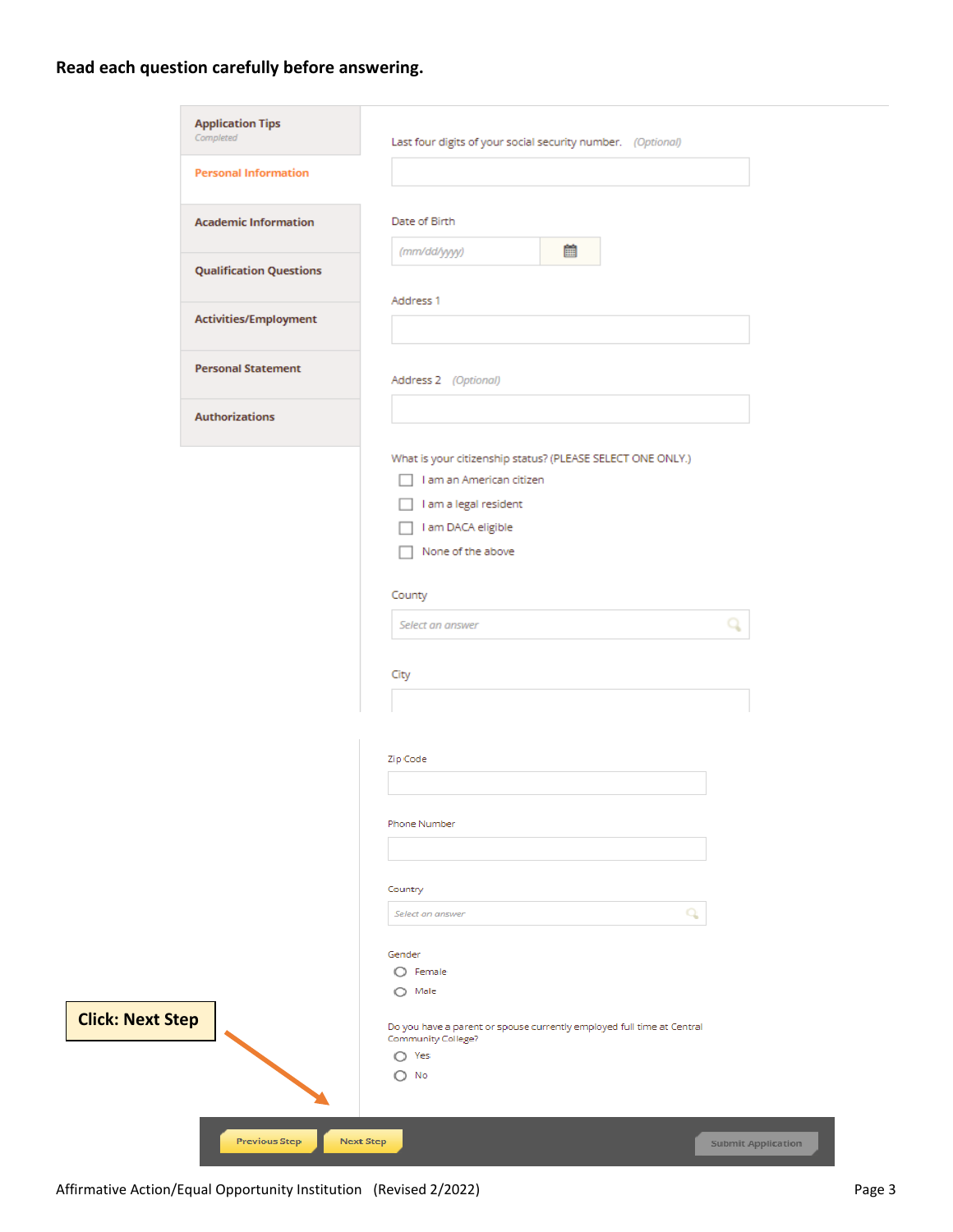#### **Complete an Application for Admission** before the scholarship deadline.

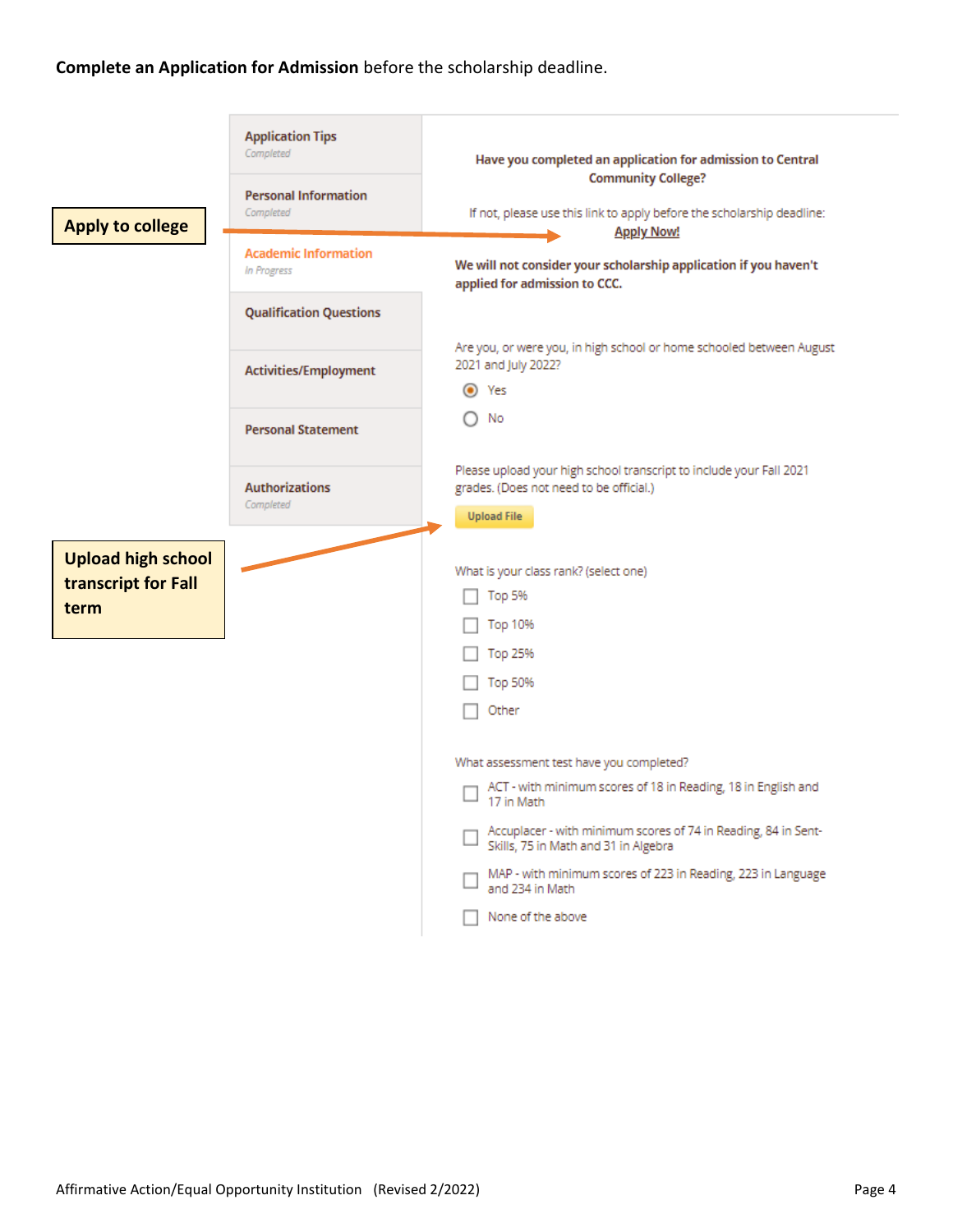|                          | Do you have assessment scores on file with CCC?                                                                                                                                      |
|--------------------------|--------------------------------------------------------------------------------------------------------------------------------------------------------------------------------------|
|                          | Yes                                                                                                                                                                                  |
|                          | No                                                                                                                                                                                   |
| <b>IMPORTANT:</b>        |                                                                                                                                                                                      |
| <b>Select yes if you</b> | Have you completed at least 12 credits of early college or dual enrolled<br>courses with CCC while enrolled in high school?                                                          |
| enrolled in a college    | Yes                                                                                                                                                                                  |
| course while in high     | No                                                                                                                                                                                   |
| school                   |                                                                                                                                                                                      |
|                          | My CCC Major (PLEASE SELECT ONE ONLY.)                                                                                                                                               |
|                          | q<br>Select an answer                                                                                                                                                                |
| Select the high school   | <b>High School</b>                                                                                                                                                                   |
| you currently attend     | Select an answer                                                                                                                                                                     |
|                          | Which campus do you plan to attend? If you are not sure, please<br>contact our office at 308-398-7555. (PLEASE SELECT ONE ONLY.)<br>Columbus<br>Grand Island<br>Hastings<br>Holdrege |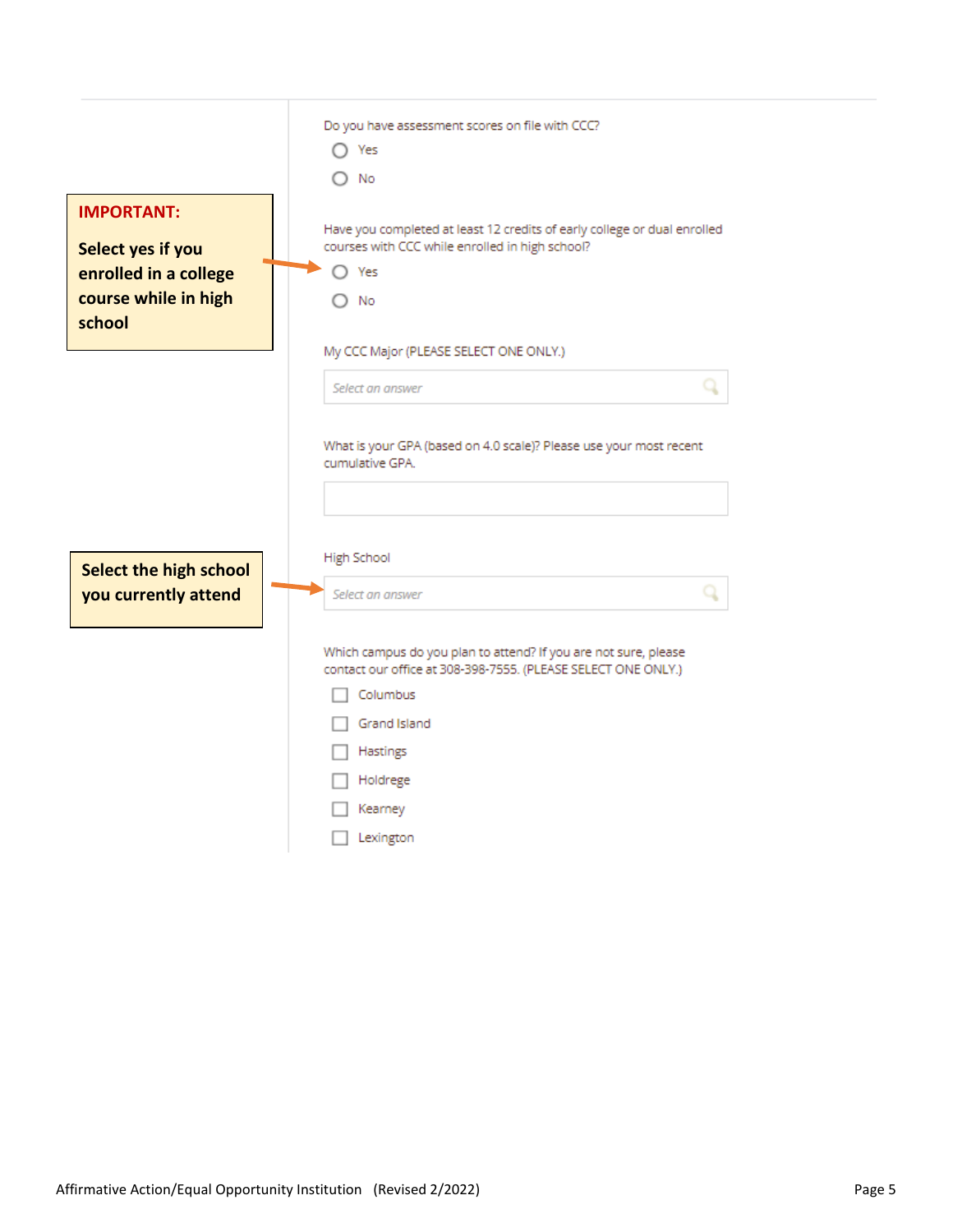| <b>Choose one:</b><br><b>Your selection</b><br>may change<br>when you<br>enroll. | What is your high school completion status as of August 1, 2022?<br>● High school graduate<br>GED completed<br>Home School completed<br>None of the above<br>Please specify the month and year of high school completion. (Example:<br>May 2019)<br>0 word(s) left<br>Maximum word count has been met.<br><b>May 2022</b><br>What is your anticipated enrollment status for the 2022-23 school year?<br>(PLEASE SELECT ONE ONLY.)<br>Full time (12+ credit hours)<br>Three-quarter time (9-11 credit hours)<br>Half time (6-8 credit hours)<br>Less than half time (1-5 credit hours)<br>Why did you choose to attend CCC, and how do we fit into your<br>educational and career goals? |
|----------------------------------------------------------------------------------|-----------------------------------------------------------------------------------------------------------------------------------------------------------------------------------------------------------------------------------------------------------------------------------------------------------------------------------------------------------------------------------------------------------------------------------------------------------------------------------------------------------------------------------------------------------------------------------------------------------------------------------------------------------------------------------------|
|                                                                                  | 100 word(s) left                                                                                                                                                                                                                                                                                                                                                                                                                                                                                                                                                                                                                                                                        |
| <b>Click: Next Step</b>                                                          | 8 / 2 新聞 高層 高度 油槽<br>扁                                                                                                                                                                                                                                                                                                                                                                                                                                                                                                                                                                                                                                                                  |
| <b>Previous Step</b><br><b>Next Step</b>                                         | <b>Submit Application</b>                                                                                                                                                                                                                                                                                                                                                                                                                                                                                                                                                                                                                                                               |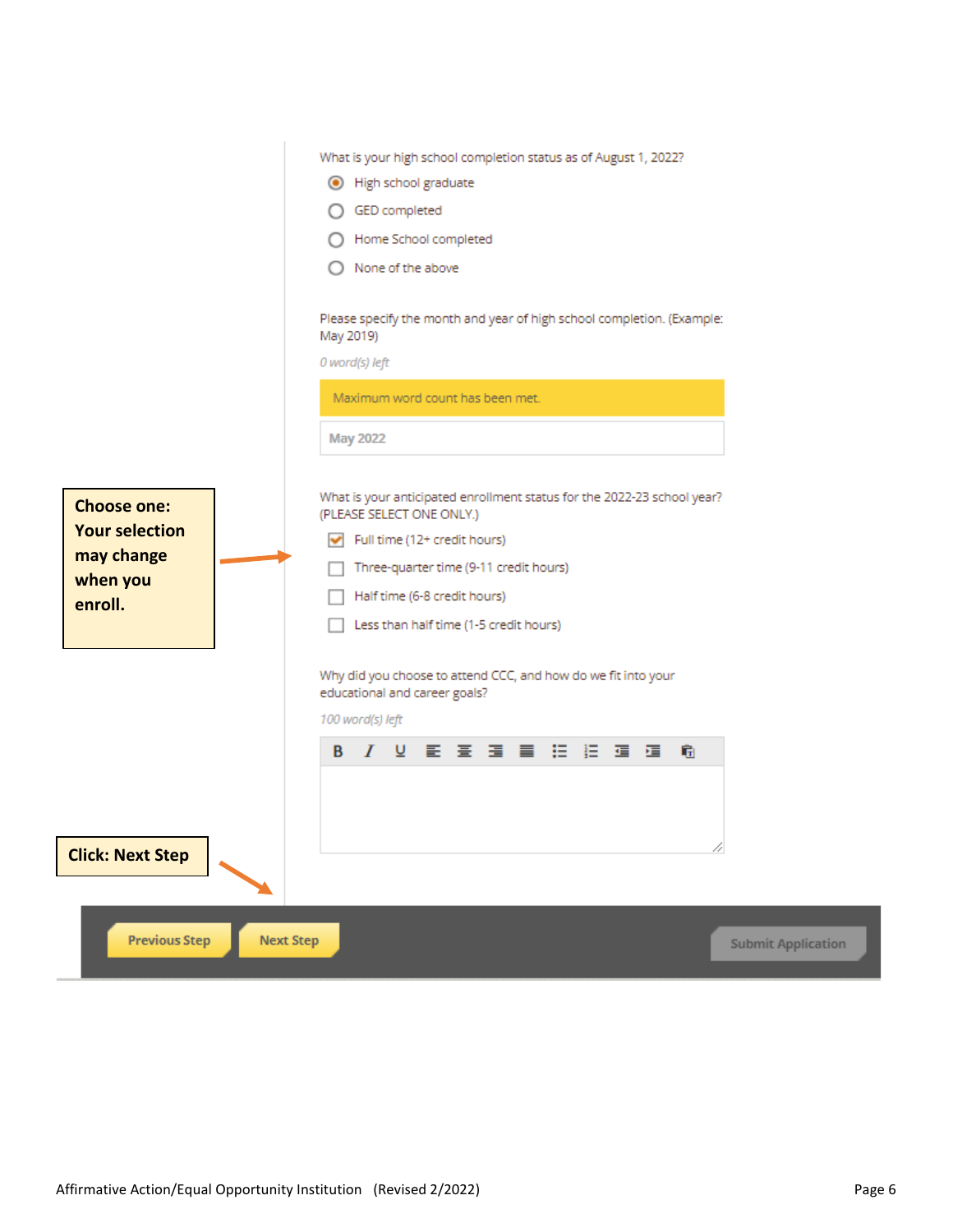| <b>Application Tips</b><br>Completed | Will you have graduated from a Nebraska high school by August 1, 2022<br>or do you have a GED?                                                                    |
|--------------------------------------|-------------------------------------------------------------------------------------------------------------------------------------------------------------------|
| <b>Personal Information</b>          | Yes<br>No                                                                                                                                                         |
| <b>Academic Information</b>          | A non-traditional student is typically 24 years or older, has had a break                                                                                         |
| <b>Qualification Questions</b>       | in education of one year or more, a GED recipient, single parent, or<br>married student. Are you a non-traditional student?                                       |
|                                      | Yes                                                                                                                                                               |
| Activities/Employment                | No                                                                                                                                                                |
| <b>Personal Statement</b>            | Are you a single parent?                                                                                                                                          |
|                                      | Yes                                                                                                                                                               |
| <b>Authorizations</b>                | No                                                                                                                                                                |
|                                      | Have you served or are you currently serving in the U.S. Armed Forces,<br>OR are you a dependent of someone who is currently serving in the U.S.<br>Armed Forces? |
|                                      | I am a veteran or currently serving                                                                                                                               |
|                                      | I am a dependent of someone who is serving                                                                                                                        |
|                                      | None of the above                                                                                                                                                 |
|                                      | Have either of your parents graduated from college?                                                                                                               |
|                                      | Yes                                                                                                                                                               |
|                                      | No.                                                                                                                                                               |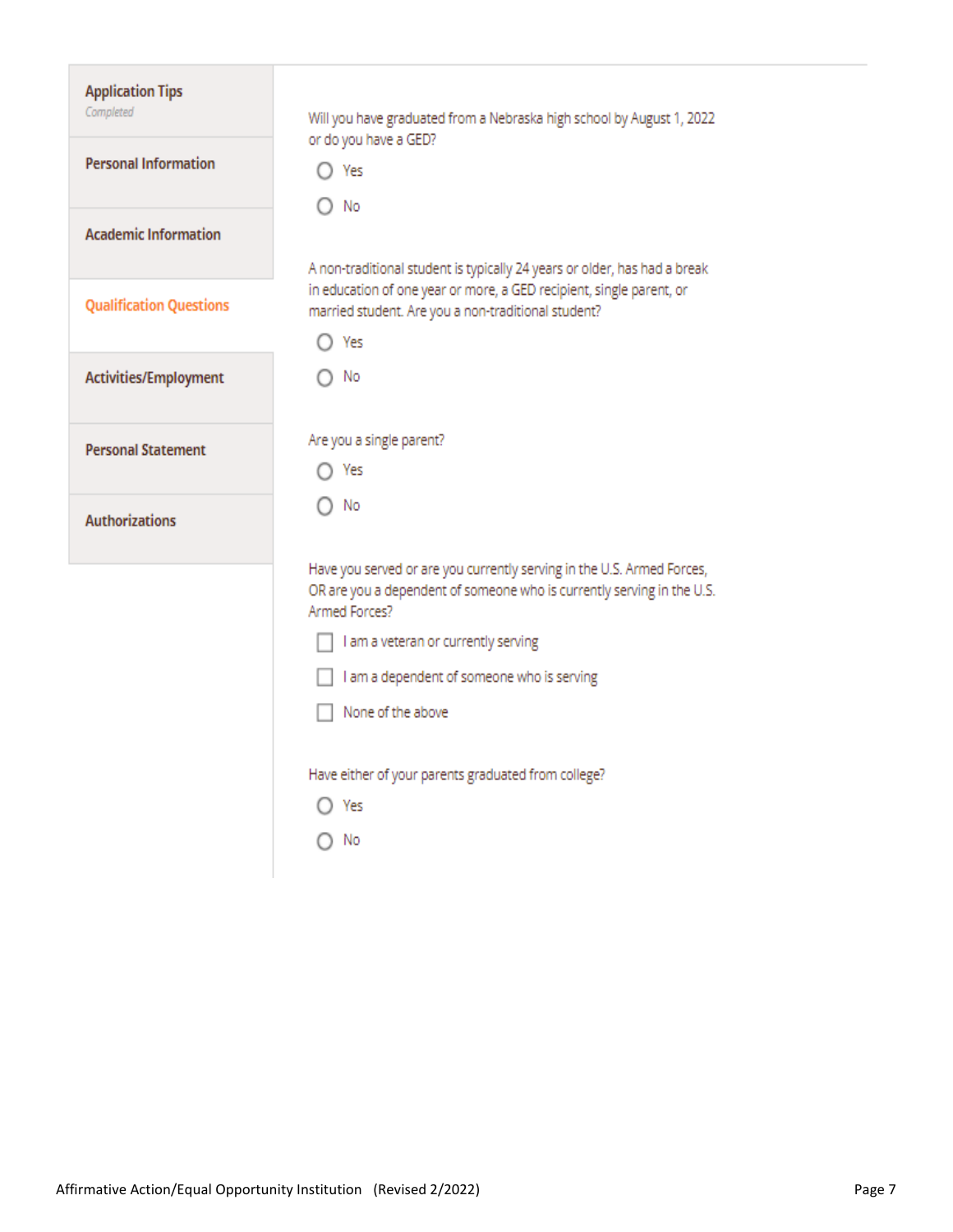| <b>Previous Step</b>    | <b>Next Step</b><br><b>Submit Application</b>                                      |
|-------------------------|------------------------------------------------------------------------------------|
| <b>Click: Next Step</b> | No<br>∩                                                                            |
|                         | Do you have a relative working in the janitorial or maintenance field?<br>Yes<br>∩ |
|                         | O<br>No                                                                            |
|                         | Did you take an entrepreneurship class or workshop?<br>Yes<br>$\circ$              |
|                         | ∩<br>No                                                                            |
|                         | Are you bilingual?<br>Yes<br>$\left(\begin{array}{c} \end{array}\right)$           |
|                         | No<br>∩                                                                            |
|                         | Have you demonstrated leadership while in high school?<br>$\bigcirc$ Yes           |

| <b>Application Tips</b><br>Completed | Did you participate in any school, community, or spiritual activities in                     |
|--------------------------------------|----------------------------------------------------------------------------------------------|
| <b>Personal Information</b>          | the past four years?<br>Yes                                                                  |
| <b>Academic Information</b>          | No                                                                                           |
| <b>Qualification Questions</b>       | Are you currently, or were you previously employed?<br>Yes<br>O<br>No<br>∩                   |
| <b>Activities/Employment</b>         | Have you demonstrated leadership and volunteered in your community<br>in the past two years? |
| <b>Personal Statement</b>            | Yes<br>No                                                                                    |
| <b>Authorizations</b>                |                                                                                              |
| <b>Click: Next Step</b>              |                                                                                              |
| <b>Previous Step</b>                 | <b>Next Step</b><br><b>Submit Application</b>                                                |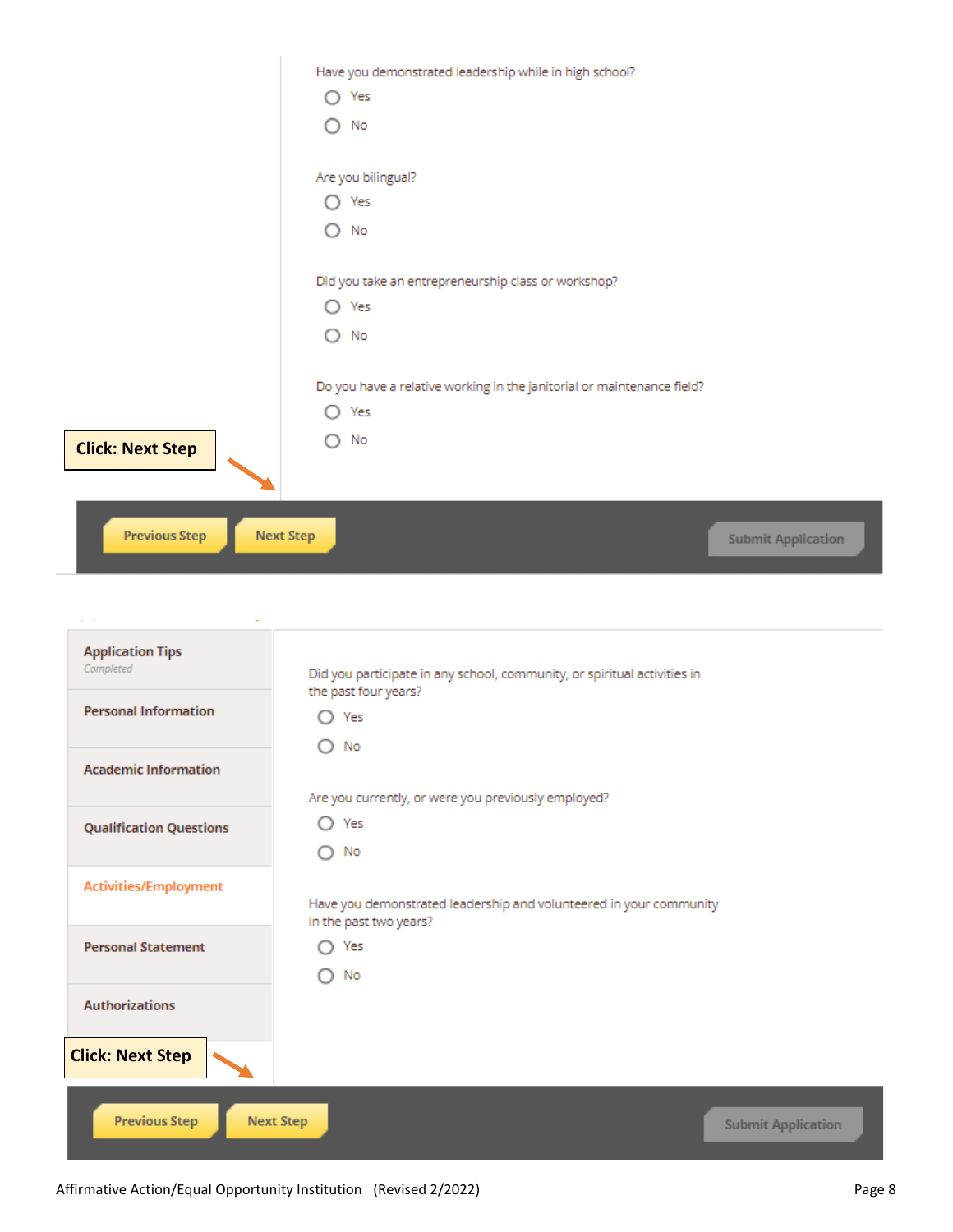## **Personal Statement** - Select a topic below and write a statement between 250 to 400 words.

Check your essay for spelling and grammar errors.

| <b>Application Tips</b><br>Completed | Please keep in mind that your personal statement should be from 250                                                       |
|--------------------------------------|---------------------------------------------------------------------------------------------------------------------------|
| <b>Personal Information</b>          | to 400 words.                                                                                                             |
| <b>Academic Information</b>          | Provide a personal statement discussing ONE of the following:                                                             |
|                                      | How has your family background affected the way you see the<br>world?                                                     |
| <b>Qualification Questions</b>       | Tell us about a time you failed at something and what you<br>learned from it.                                             |
| Activities/Employment                | What challenge have you encountered during the pandemic and<br>∩<br>how did you resolve it, or are working to resolve it? |
| <b>Personal Statement</b>            |                                                                                                                           |
| <b>Authorizations</b>                |                                                                                                                           |
| <b>Click: Next Step</b>              |                                                                                                                           |
| <b>Previous Step</b>                 | <b>Next Step</b><br><b>Submit Application</b>                                                                             |